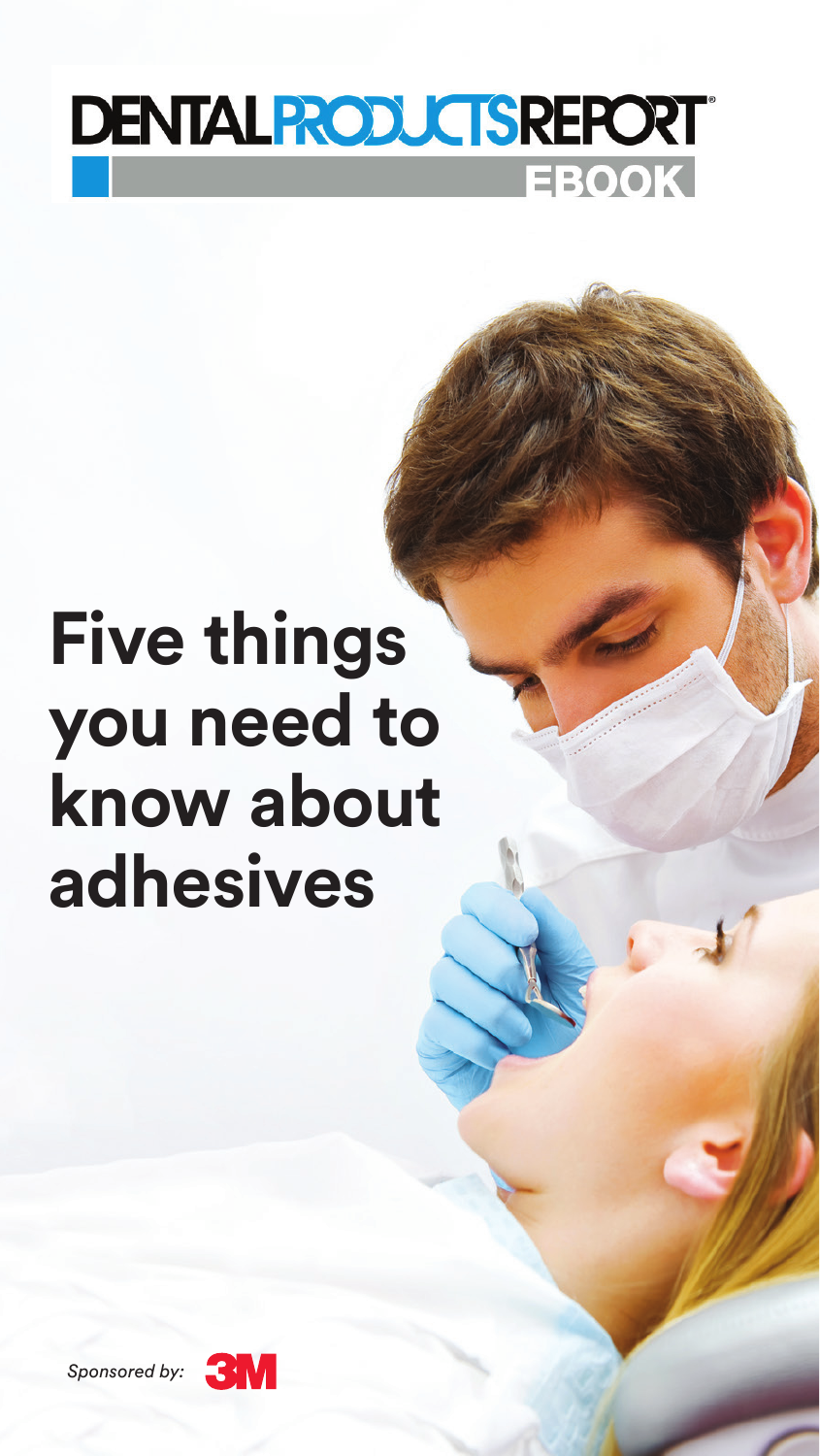# **Five things you need to know about adhesives**

# **The changing face of adhesives**

*Over time, bonding agents have changed—all for the better. With each new generation, clinicians have come to expect better adhesion and less complicated application techniques. The latest generation of adhesives—also known as universal adhesives—are the biggest advancement yet.*

#### **1. Adhesive evolution**

Adhesives for bonding restorations to teeth have evolved, both in terms of performance and ease of use. Universal adhesives are the latest advancement of the product, combining acid, primer and resin all in one bottle.

"Bonding agents have evolved from four-bottle systems to one-bottle systems," says Dr. John O. Burgess, DDS, MS, Professor and Assistant Dean

for Clinical Research at the University of Alabama, Birmingham. "In general, these materials have become much simpler, easier to apply, easier to understand and faster. The speed of application is a major advantage because it closes that window of contamination where you may get contamination by saliva or blood, which would then dramatically lower the bond strength. The faster you can place and cure the composite, the more likely you are to have a very durable restoration."

Hand-in-hand with the improved simplicity comes robust usability, allowing bonding to many different materials.

"The evolution of these newer materials has created materials that will bond not only to enamel and dentin, but also to base metal alloys and zirconia ceramic materials, so the systems are being used for multiple clinical situations and for multiple substrates," Dr. Burgess says. "That has made the universal adhesives good materials for directly placed composites and also for indirect restorations. When you need to bond them, these systems, are easy to use, and the more frequently you use these systems the better you become with them and the more consistent they are."







**UNIVERSAL ADHESIVE**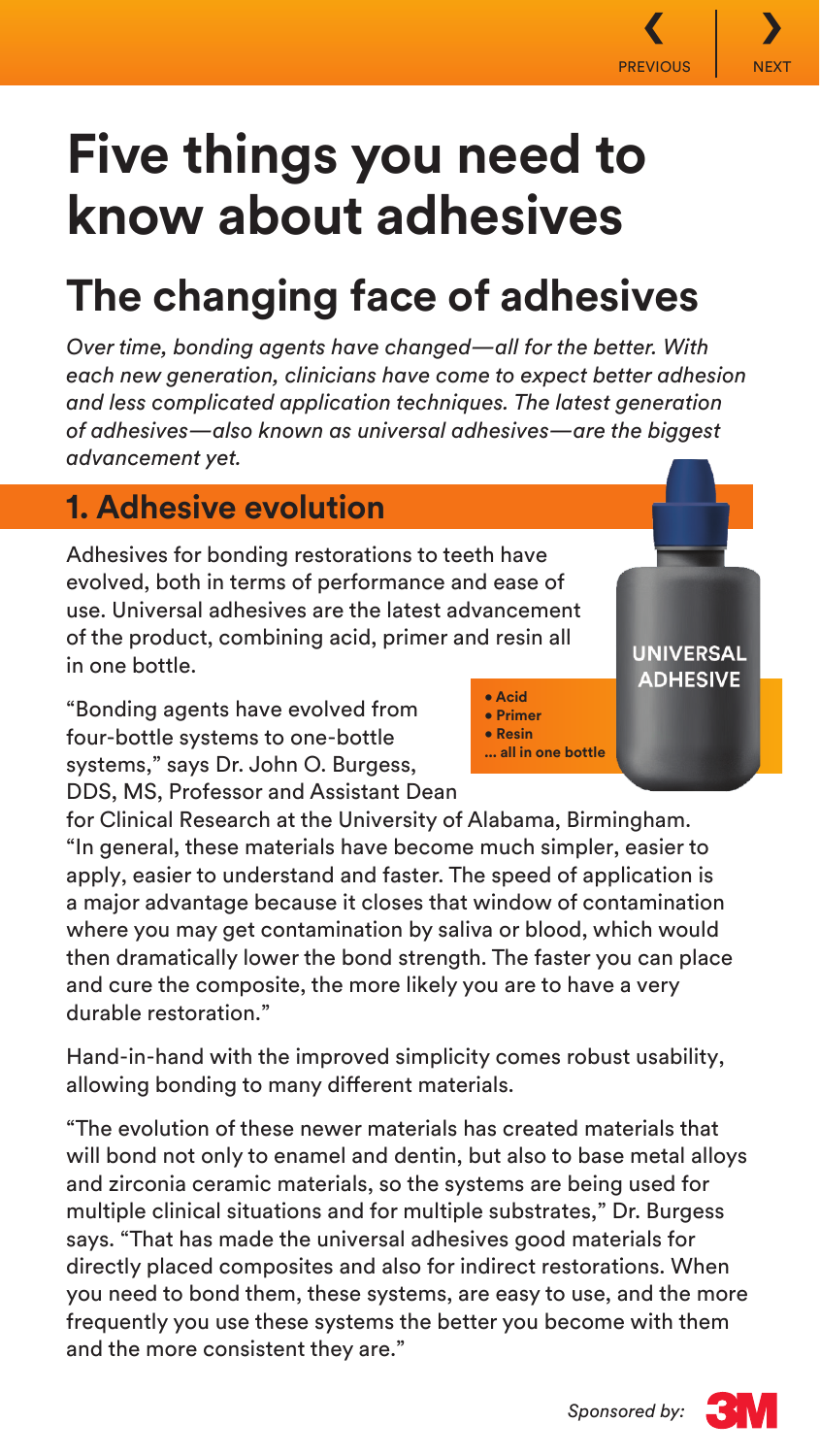

### **Adhesives are used for direct and indirect bonding applications**

*Clinicians use adhesives for two types of restorations—direct and indirect bonding. The bonding agents are used differently in each scenario, and doctors must understand how the agents are used for each.*

### **2. Adhesive applications**

Direct dental bonding is a procedure where tooth-colored composite restorations are placed on a single tooth or multiple teeth. In this case, the procedure is performed to restore function or shape, or to enhance the shade of the affected teeth. Once the composite is placed, shaped, and smoothed on the tooth or teeth, it is cured.

Indirect dental bonding is more involved and usually requires the work of a dental laboratory or an in-office milling machine (CAD/CAM). In this application, the preparations are made by the clinician, but generally the restorations are manufactured by a dental laboratory. An elastomeric or digital impression of the patient's affected teeth is taken. Once the impression

has been made, it is sent to a dental laboratory and then a lab technician makes the restoration "indirectly." The restoration is returned to the dentist, who then places the restoration on the patient's prepared tooth.

Dr. Burgess notes that clinicians most often use more than one type of adhesive, depending on which type of restoration they are using. However, the newest formulation of adhesives—universal adhesives—can be used for both direct and indirect restorations.

"If you look at surveys, most dentists are using more than one adhesive," Dr. Burgess says. "They use an adhesive for indirect restorations—a crown, bridge, or an inlay, onlay—and they also use another for direct restorations—composite resins, Class Is, IIs, IIIs and IVs."



Photo: Dr. Mario deGoes



Photo: Dr. Marcos Vargas

**"** *... universal adhesives can be used for both direct and indirect restorations ..."*

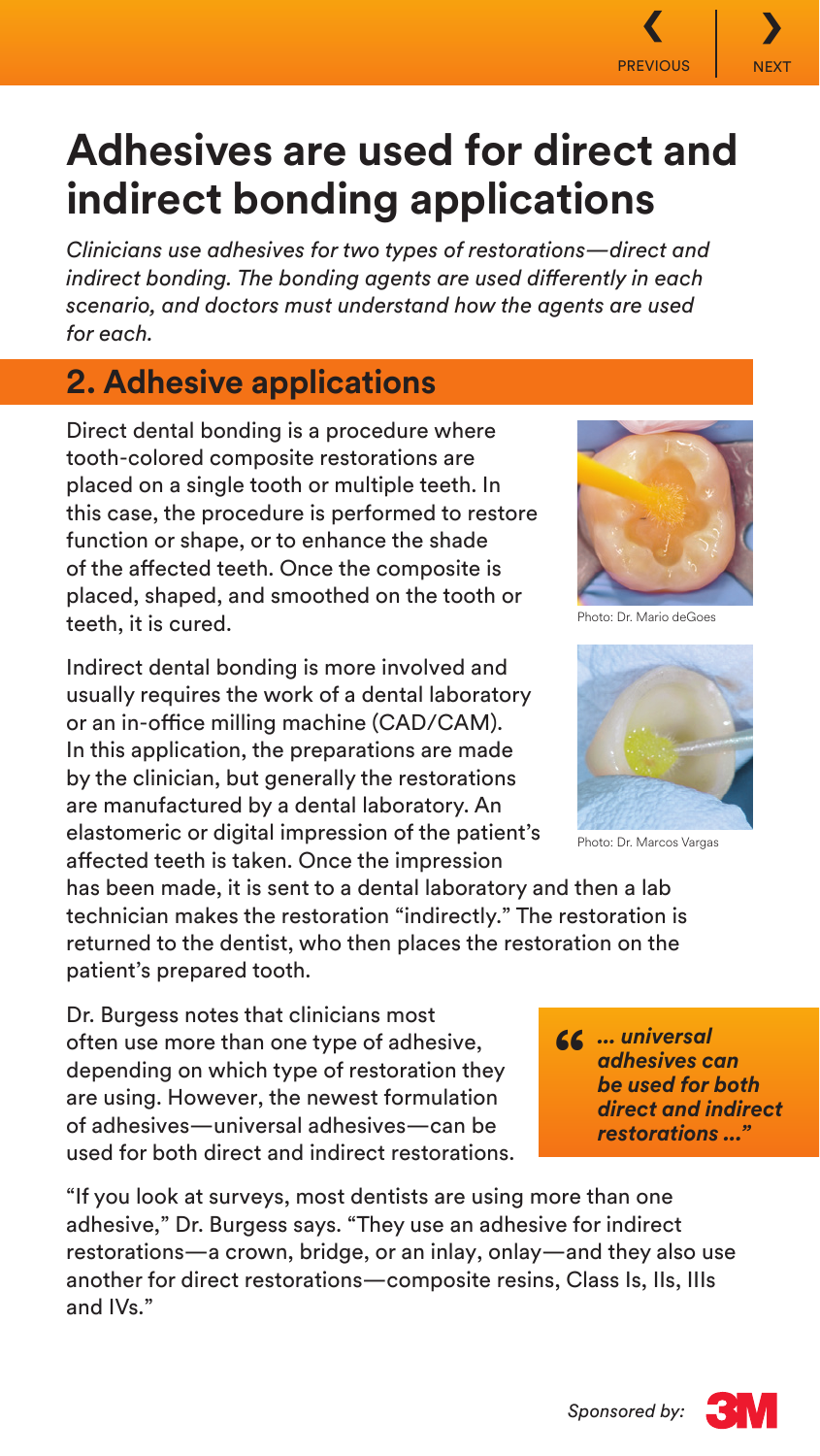

## **A closer look under the hood**

*Two of the major components affecting adhesive bond, durability and ease of use are their etching and curing methods. As adhesives have evolved, these two elements have become more efficient and more intuitive for the clinician.*

### **3. Etching**

In order for the bonding agent to adhere to enamel and dentin, those surfaces must be roughened using a process called "etching." This is typically accomplished using phosphoric acid. There are three different types of etching:



**Total Etch Uses phosphoric acid. The enamel and the dentin are both etched.**



**Selective Etch**

**Uses phosphoric acid. Only the enamel is etched.**



**Self-Etch**

**The etchant is contained in the acidic adhesive. No phosphoric acid etchant is applied or rinsed off.**

The obvious distinction between the three etch types is the use of phosphoric acid. While the phosphoric acid methods provide a better enamel etch pattern, they also do not produce more patient sensitivity. There is no difference in cold sensitivity when the restoration is bonded using a total- or self-etch technique.

"The etch pattern developed by phosphoric acid to enamel is very pronounced, very strong, very definite," Dr. Burgess observes. "Whereas, when you move to materials that have a pH of 2.3 to 3.2 (the range for universal adhesives), those materials give you a very indefinite enamel etch pattern. That results in leakage around the enamel margins, and then, ultimately, the failure of that restoration."

Universal adhesives can use any of the etch types and still deliver good bonding, and selective- or total-etch provides the best, most durable bond and seal.

*Sponsored by:*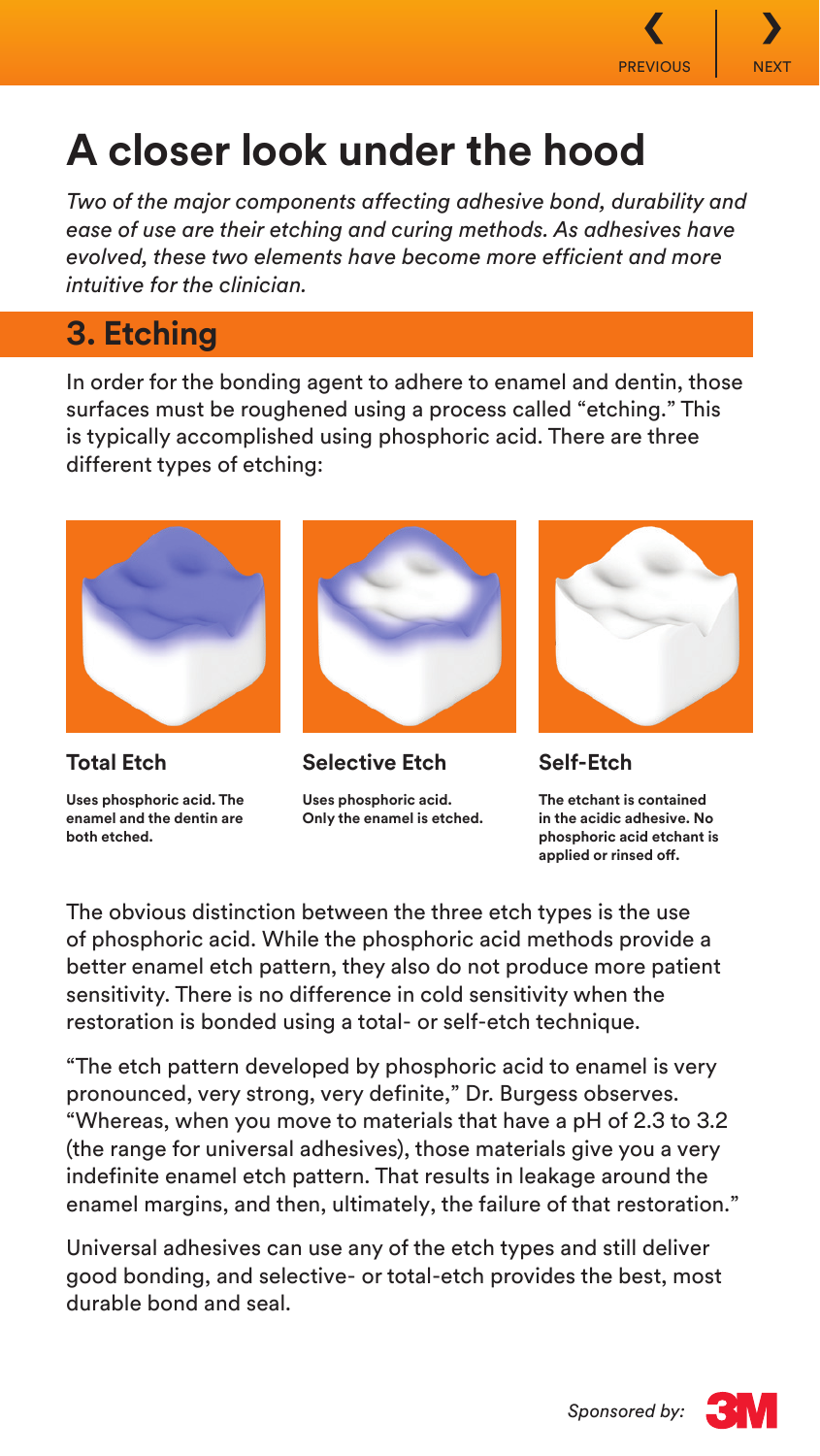

"The beauty of the universal adhesives is that they can be used with either a self-etch, a total-etch or a selective-etch technique," Dr. Burgess says. "Self-etch would just use the components and the acidity in the bonding agent itself, whereas a total-etch would use a phosphoric acid to etch enamel and dentin simultaneously, and the selective-etch would etch enamel only with phosphoric acid."

#### **4. Curing**

Resin cements are used when bonding indirect restorations. Commonly, three curing methods with these resin cements are available. When the adhesive is applied to the tooth structure and the final restoration is cemented over it, the adhesive must cure before reaching their ultimate hardness. This is also known as polymerization. Curing is accomplished in one of three ways:

#### **Chemical Cure**

**Will cure totally in the absence of light.** 

**"Clinicians are using those, dominantly, when they could not gain light access or they were fearful of not being able to penetrate tooth structure or the thickness of material that was being used and couldn't get a good bond," Dr. Burgess explains.**

#### **Light Cure**

**Requires a light-curing unit, and generally the composite contains camphorquinone as the polymerization photoinitiator.** 

**Dr. Burgess notes that the best bond and color stability is achieved through light curing.**

#### **Dual Cure**

**Contains chemistry of both.** 

**Can be used with or without light curing.**

Clinicians must be mindful of the adhesive's curing method because light- and chemical-cured components cannot be mixed. Dual curing can help bridge the two.

"There's a difference in the systems that are used, and some of these systems are not compatible," Dr. Burgess says. "If you're using a light-cured adhesive and then place a chemical-cured material on top of that, those systems are not compatible. The exception is All Bond Universal, because of the adhesive's high pH (3.2). Therefore, dual-cure activators were developed. These dual-cure activators are mixed with the bonding agent. They are not meant to create a bonding agent that is dual cured, they are meant to make the bonding agent dual-cure compatible with a dual-cured material."